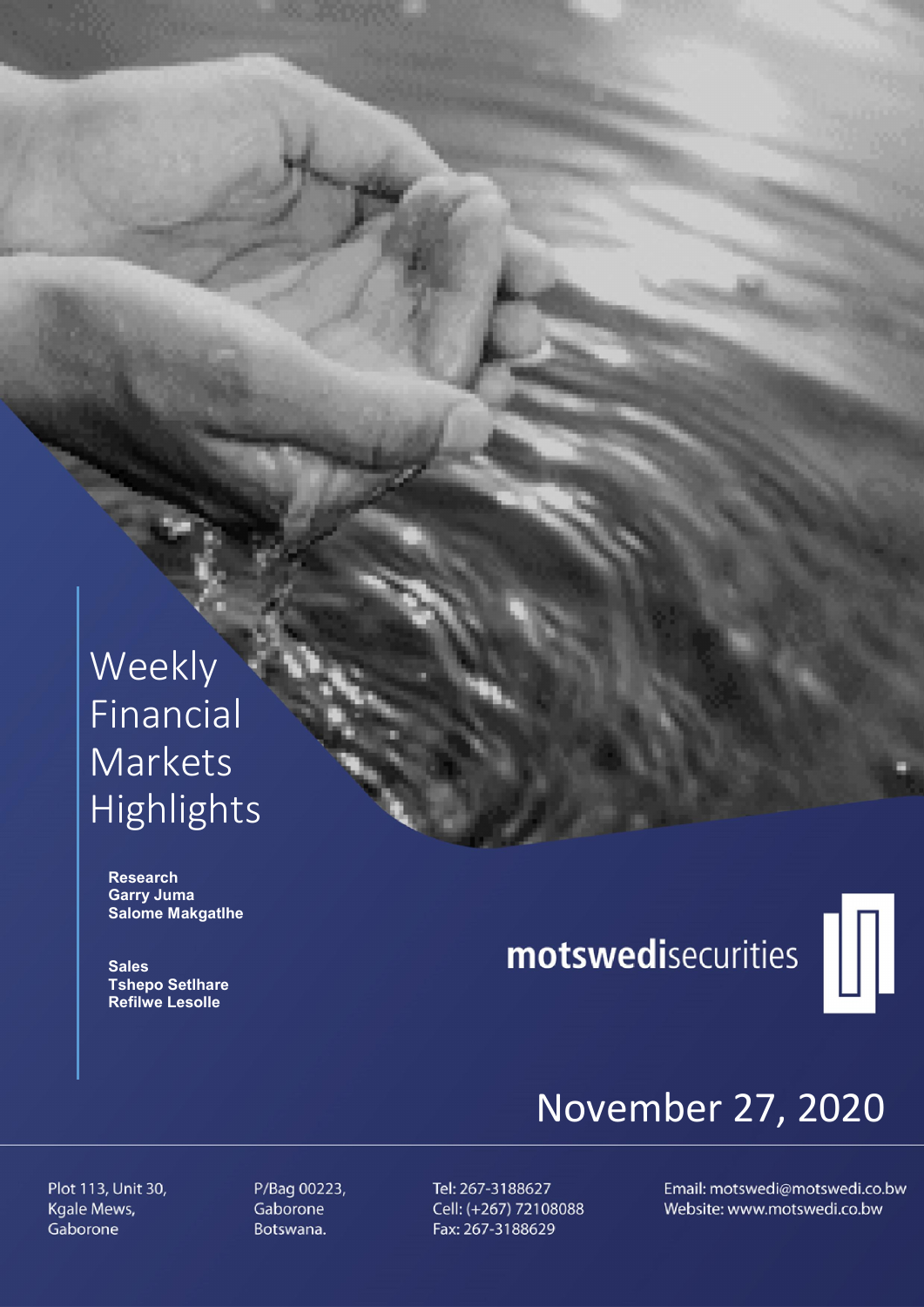motswedisecuriti

A member of the Botswana Stock Exchange

#### 1.0 Domestic Indices complete a week of gains…

The BSE domestic indices enjoyed gains in the week, driven by BTCL, whose rally beginning last week spilled over into the new one. The stock is quickly wiping away its negative year to date loss, which now stand at negative 17.9%. By Friday's end. the price had stalled at P0.78/share [this being an 8 thebe gain for the week], with bids to buy in the market strong at this price while offers very little and a few Thebes above this price. This indicates a misbalance of market dynamics, which may prompt the price to rise further in the trading days to come. Further supporting the indices was Sefalana trading 5 thebe up, to close at P9.34/share. This is a 12 month high price for the stock, which increased its year to date gain by 0.5% to 4.1%.

The domestic indices rise was capped by the single loss noted in the week. Banc ABC's price shed its third thebe of the year to close at P1.99/share. The stock closed the session dragging a year to date loss of negative 1.5%. Despite this being one of the lowest year to date losses in the entire domestic equity market, the reason behind this owing to the stock's low liquidity levels.

As a result of the gains in BTCL and Sefalana, the Domestic Company Index (DCI) was up 0.25% for the week, with a year to date of negative 8.40%. The Domestic Company Total Returns Index (DCTRI), on the other hand, gained 0.41%, having found further support from Turnstar going ex-dividend in the week, thus reducing its year to date loss to negative 3.84%.

On the Foreign Company Board, Lucara lost 2 thebe in the week, closing at a 12 month low of P5.10/share. This value drop in the diamond company's price comes a few weeks after the company recovered a 998 carat diamond in one of their mine's in Botswana. This was the stock's first price drop for the year, which puts its year to date at negative 0.4%.

#### Market Summary – Week ending 27 November, 2020

| No. of Shares Trading                                  | 3,736,222  |  |  |  |
|--------------------------------------------------------|------------|--|--|--|
| Turnover (BWP)                                         | 12,749,575 |  |  |  |
| Turnover (USD)*                                        | 1,156,386  |  |  |  |
| No. of stocks trading#                                 | 14         |  |  |  |
| No. of stocks advancing#                               | 2          |  |  |  |
| No. of stocks declining#                               | 1          |  |  |  |
| No. of stocks unchanged#                               | 20         |  |  |  |
| Source: Motswedi Securities, BSE<br>*US\$/BWP = 0.0907 |            |  |  |  |

*# = Domestic Main Board*

| <b>COUNTER</b>            | 27 Nov<br>(t)       | 20 Nov<br>(t) | <b>Change</b><br>(%) | <b>YTD</b><br>(% ) |
|---------------------------|---------------------|---------------|----------------------|--------------------|
| SEFALANA <sup>1</sup>     | 934                 | 929           | $+0.5$               | $+4.1$             |
| <b>BTCL</b> <sup>↑</sup>  | 78                  | 70            | $+11.4$              | $-17.9$            |
| ABC $\downarrow$          | 199                 | 200           | $-0.5$               | $-1.5$             |
| LUC↓<br>0.111111111111011 | 510<br>$\cdots$ not | 512           | $-0.4$               | $-0.4$             |

*Source: Motswedi Securities, BSE* 

#### BSE Indices – Week ending 27 November, 2020

| <b>DCI Close</b>   | 6,864.92 |  |  |
|--------------------|----------|--|--|
| Weekly Change (%)  | $+0.25$  |  |  |
| YTD Change (%)     | $-8.40$  |  |  |
| <b>FCI Close</b>   | 1,547.31 |  |  |
| Weekly Change (%)  | $-0.00$  |  |  |
| YTD Change (%)     | $-0.97$  |  |  |
| <b>DCTRI Close</b> | 1,661.23 |  |  |
| Weekly Change (%)  | $+0.41$  |  |  |
| YTD Change (%)     | -3.84    |  |  |

*Source: Motswedi Securities, BSE*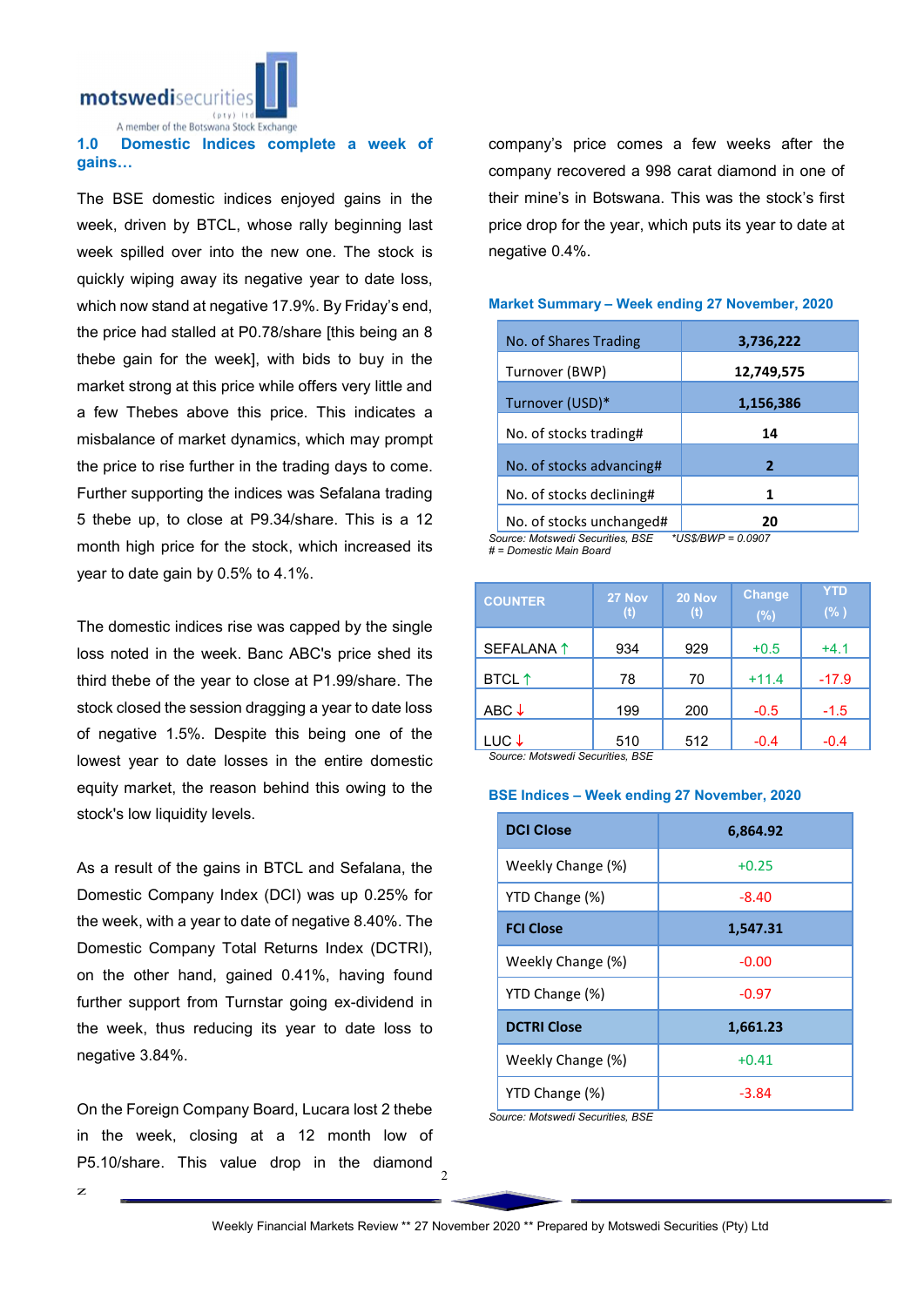motswedisecurities

A member of the Botswana Stock Exchange

### 2.0 Company Announcements and Financial **Results**

Primetime is required to publish its audited consolidated financial statements for the year ended 31 August 2020 on or before 30 November 2020. The observation of COVID-19 protocols has disrupted some workflows and performance in concluding the audit. In the final week of the process these have had a domino effect resulting in the rescheduling of both the Audit Committee and Board Meetings required to approve the year end results for publication. The Board therefore informs unitholders that the audited consolidated financial statements for the year ended 31 August 2020 are now expected to be published on or before 14 December 2020.

Olympia's Rights Offer made by the Company to its shareholders closed on 20 November 2020. 35,749,985 ordinary shares were offered to the 351 shareholders in the Company ('the Offer Shares"). Pursuant to the Offer, 6 shareholders accepted the Offer made to each of them; of the Offer Shares, 3,256,403 shares were subscribed for, pursuant to acceptances of the Offer, representing 9.11% of the shares on offer. The Company will allot and issue shares to each of the shareholders which accepted the offer, to the full extent of their rights. The remaining 32,493,582 Offer Shares will be subscribed for by the Underwriter, Olympia Capital Holdings Limited which will, as stated in the Circular pertaining to the Rights Offer, set off the subscription monies due in respect of such shares, against the loan indebtedness of the Company to Olympia Capital Holdings Limited. As a result of the Rights Offer and the allotment and issue of 35,749,985 Offer Shares the number of ordinary shares of the Company in issue will increase from 28,600,000 to 64,349,985 ordinary shares. Olympia Capital Holdings Limited will hold 39, 047, 650 shares representing 60.6% of the issued shares in the Company. The Company will make application to the Botswana Stock Exchange for listing of the 35,749,985 ordinary shares. It is anticipated that such shares will be listed on the Botswana Stock Exchange on Monday 7 December 2020 as opposed to 30 November 2020, indicated in the Circular to shareholders in respect of the Rights Offer.

StanChart gives notice of the redemption at maturity of the SCBB 003 Fixed Rate Senior Unsecured Notes, having an aggregate nominal amount of BWP 50 000 000 maturing on 20 December 2020. Redemption at maturity will occur on 20th December 2020, as per the provisions contained in the Restated Programme Memorandum, 2012 issued in respect of the Notes (the "Programme Memorandum"). The Issuer hereby notifies the holders of the Notes of the redemption at maturity, within the specified timeframe set by the Programme Memorandum, of not less than 30 days nor more than 60 days prior. Botswana Stock Exchange was notified of the redemption at maturity of the Notes on the 20th November 2020. Holders of the Notes are advised that a list of the serial number of the notes to be redeemed shall be published not less than 15 days prior to the date of redemption (i.e. by no later than 30th November 2020). The Holders of the Notes shall be required, at least fifteen (15) days prior to the Payment Date, to surrender such Notes at the Offices of the Transfer Agent. All Notes which are redeemed shall forthwith be cancelled and cannot be re-issued nor re-sold.

Minergy notified shareholders that the Extraordinary General Meeting ("EGM") scheduled for Tuesday 8 December 2020, is postponed. This postponement is necessitated by business matters under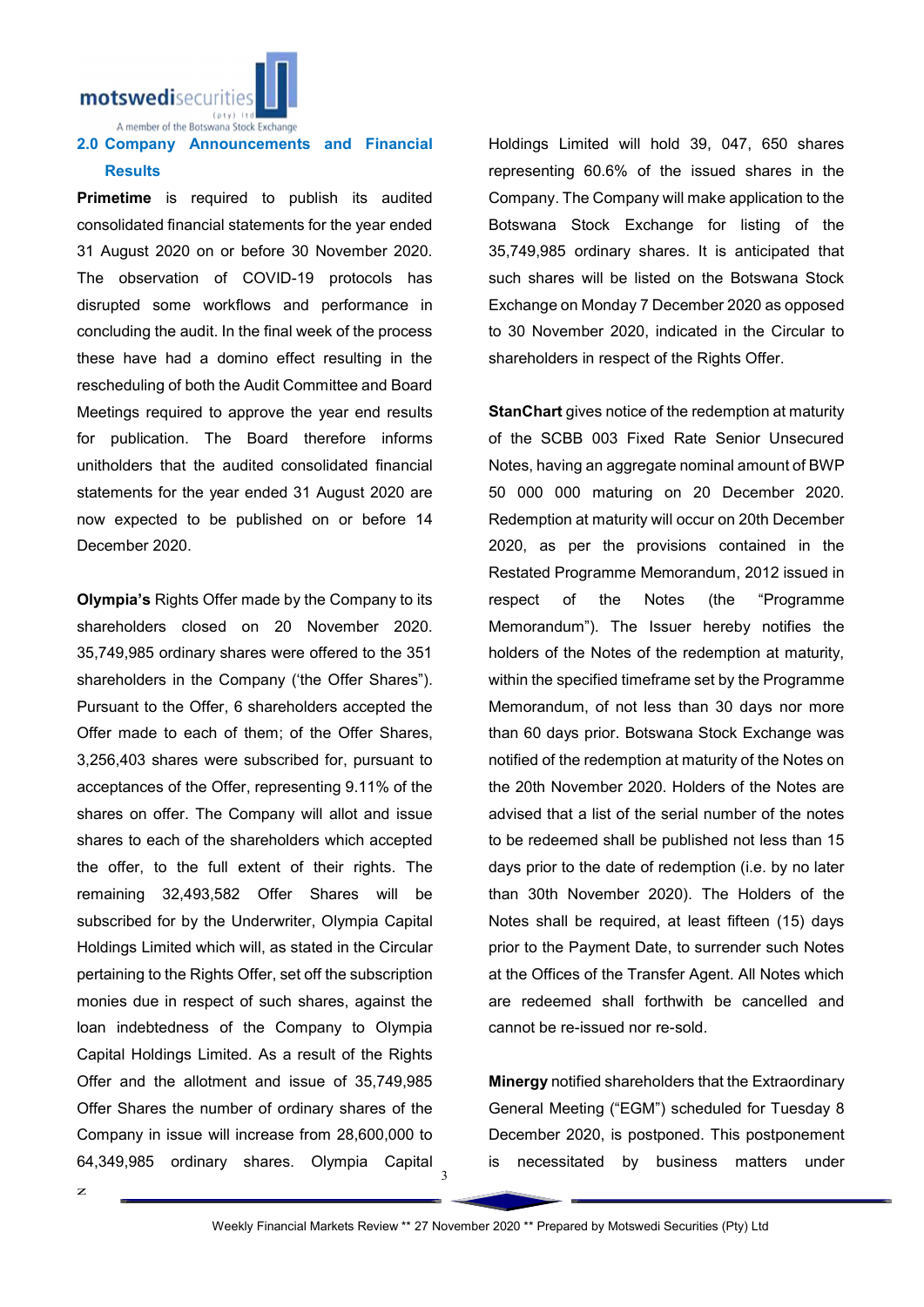

consideration that arose after issuing the notice of EGM on 5 November 2020, and which may require additional shareholder approvals. To ensure efficiency, all required shareholder approvals will be sought at a single EGM. It is expected that the EGM will take place by the end of January 2021. A new circular will be issued in due course detailing the approvals being sought, and the new date for the EGM.

RDCP published an announcement noting the dealings in linked units by directors and management of the company. Mr G.R. Giachetti, on behalf of Aspera Holdings Ltd purchased 32,667 linked units at P2.15 for a total of P70,234.05. Mr G.R. Giachetti, on behalf of Realestate Financiere SA further purchased 169,891 linked units at P2.15 for a total of P365,265.65, and 18,092 linked units at P2.20 for a total of P39,802.40. He is an Executive Director of RDCP and these transactions are of direct benefit to him.

Letlole advised all shareholders that the Company is still in negotiations to acquire a significant shareholding in a group which carries on the business of property investment. The successful conclusion of the negotiations may have a material impact on the value of the Company's shares. The Directors therefore advise shareholders to exercise caution in the trading of their LLR securities.

## 3.0 South Africa's CPI jumps to 3.3% y/y in October…

Headline inflation in South Africa increased to 3.3% y/y, from 3.0% y/y in the prior month. This inflation reading was well in line within the South African Reserve Bank (SARB) target range of 3 – 6%. This small rise in inflation, though welcome, was seemingly not enough to ease concerns surrounding further monetary policy easing by the SARB, which somewhat worked to cap any rand gains in the week. At this level of inflation, the monetary policy committee may not necessarily result in any further rate cuts, but however, it hints that the low interest rate environment, and in overall the expanded monetary policy conditions may be in force for longer than anyone would like.

The rand also brushed off the credit ratings downgrades from both Fitch and Moody's last week, as the unit edged higher against the safe haven US dollar. On the 20<sup>th</sup> November 2020, Moody's cut South Africa's nation's foreign and local-currency ratings to Ba2, from Ba1 with the outlook kept at negative. This new rating puts the country's credit rating two levels below investment grade. Fitch slashed the nation's foreign and local-currency ratings to BB-, from BB, with a negative outlook. This is three levels below investment grade.

With all things taken into account, the rand in the week is expected to gain against its trading counterparts, more specifically the dollar. In the last week, we have seen the dollar on the weak end as more pharmaceutical companies confirm high effective rates for their COVID-19 vaccines as well as investors watching how the transition of power in US politics will pan out. This in overall improved sentiment for a number of the emerging market currencies, with traders jumping into higher risk investments.

The local unit traded mixed in the week, gaining against a number of its trading partners while losing against the rand, this being mainly on the back of a weakened US dollar.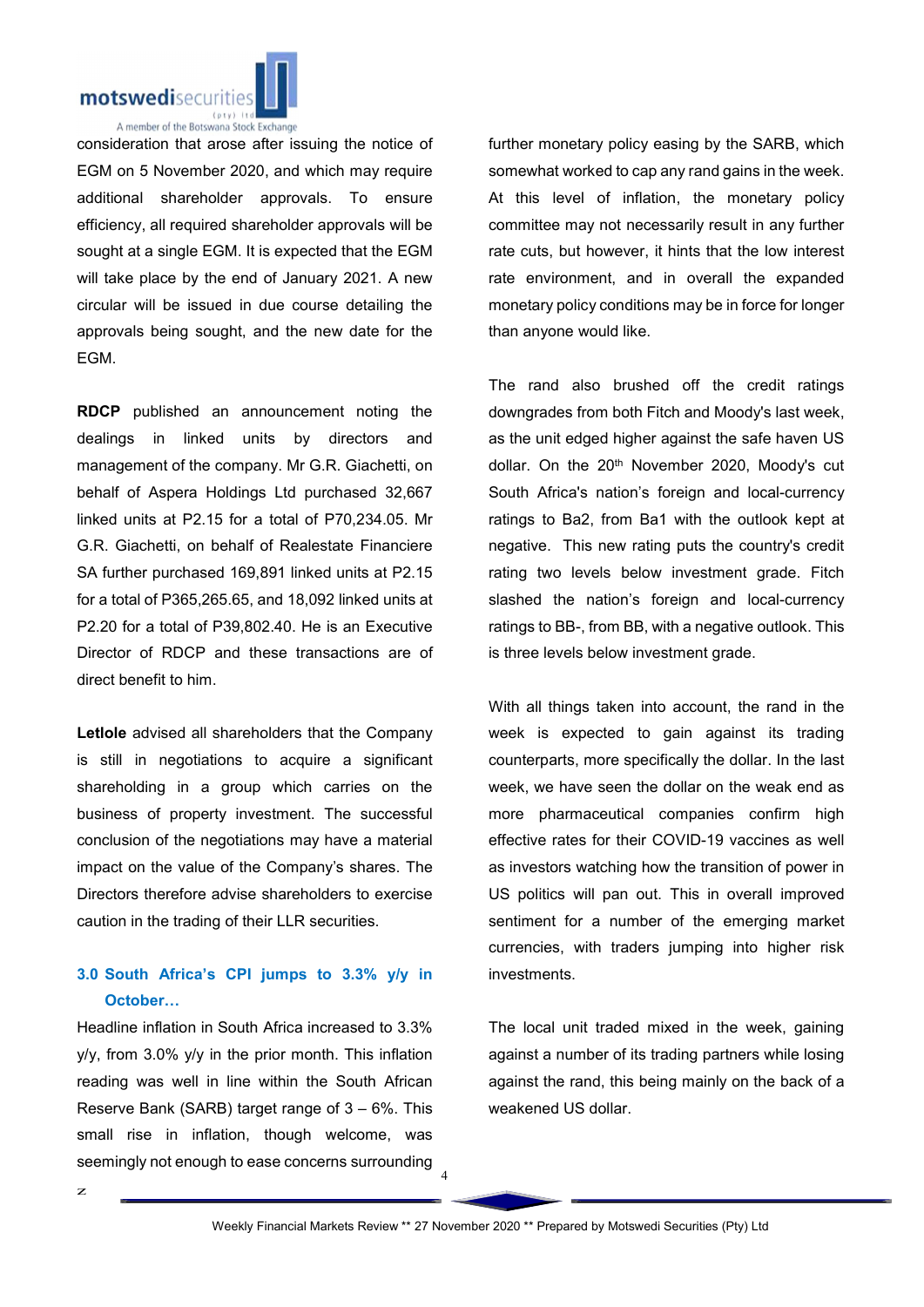

Domestic Exchange rates

| <b>Currency</b> | 27 Nov | 20 Nov | <b>Change</b><br>$(\% )$ | YTD<br>$(\%)$ |
|-----------------|--------|--------|--------------------------|---------------|
| ↑■<br>US\$/BWP  | 0.0907 | 0.0901 | 0.67                     | $-3.61$       |
| ↓ ≽⊟<br>ZAR/BWP | 1.3782 | 1.3888 | $-0.76$                  | 3.66          |
| lo.<br>EUR/BWP  | 0.0761 | 0.0758 | 0.40                     | $-9.40$       |
| 開業<br>GBP/BWP   | 0.0678 | 0.0678 | 0.00                     | $-5.57$       |
| ↑●<br>JPY/BW    | 9.43   | 9.35   | 0.86                     | $-7.82$       |
| CNH/BWP 1       | 0.5963 | 0.5917 | 0.78                     | $-9.20$       |

*Source: Bank of Botswana*

#### 4.0 Oil posts gains…

Oil was in line to close the fourth consecutive week of gains as traders became more hopeful for the recovery of oil demand. In this week, we have noted more than two other companies who have made strides towards an effective COVID-19 vaccine. The US now has three drug companies that are making headway in this plane, while in China, one drug maker is pushing to get its vaccine approved by the relevant authorities. Also propping up the price of oil, are expectations that the Organisation of Petroleum Exporting Countries and its allies will hold off a scheduled output increase at its next meeting at the end of November 2020.

Oil prices climbed almost 6.9%, touching levels last seen in early March of this year, this being just before oil prices crashed after an OPEC-driven production agreement collapsed. The collapse of the pact led to a brief price war between Saudi Arabia and Russia which resulted in the price being slashed by over half.

Gold was in line for weekly decline, as sentiment improved for riskier investments amid the possibility of a COVID-19 vaccine coming into the market. The commodity lost about 3% in the week, to close at around US\$1,809.58/oz.

Silver was down about 3.2% in the week by the time of writing, while platinum was up 0.8% in the week.